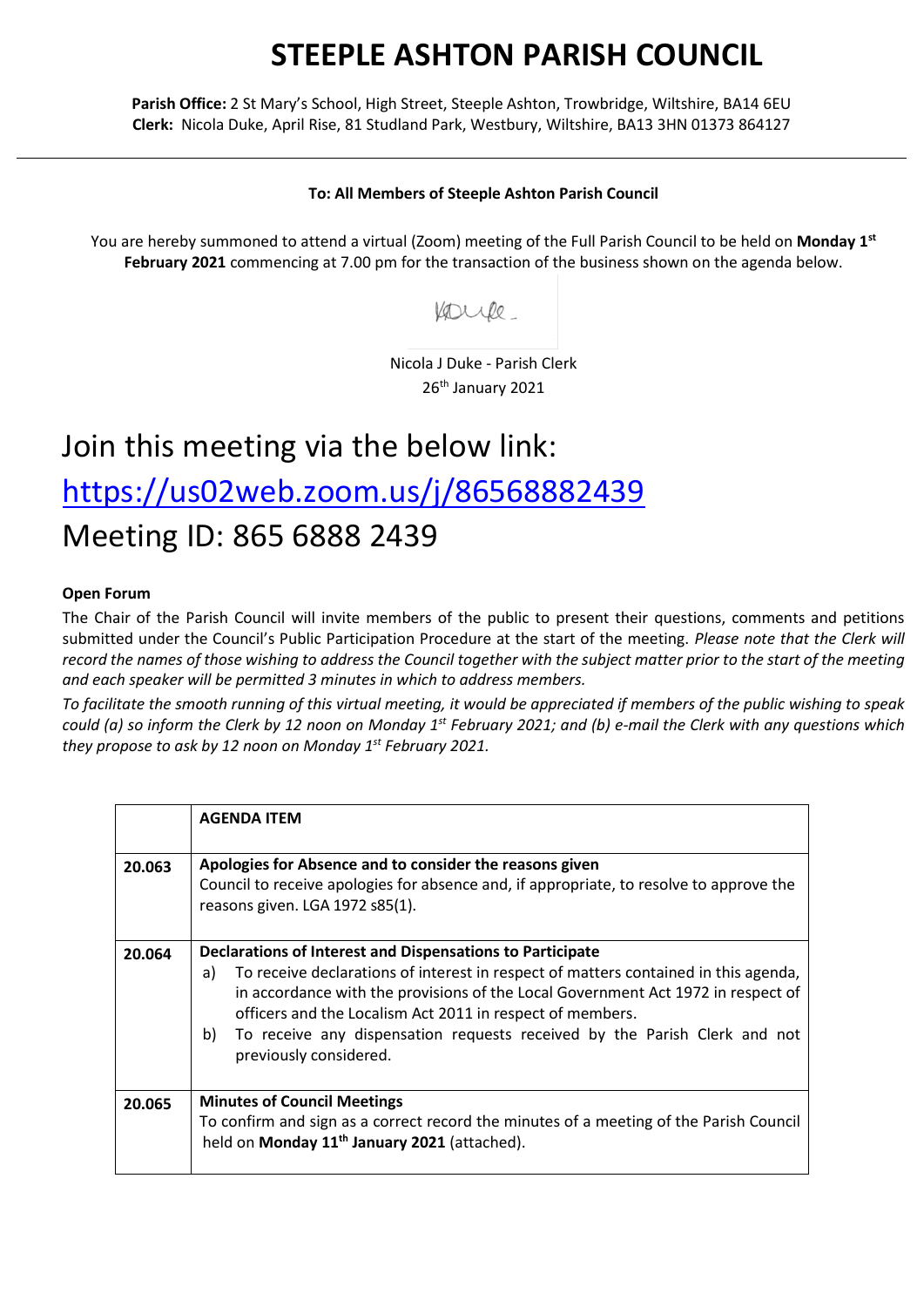| 20.066 | <b>Wiltshire Council Report</b>                                                                                                                                   |
|--------|-------------------------------------------------------------------------------------------------------------------------------------------------------------------|
|        | To receive a report from Wiltshire Councillor Seed to agree any actions required by                                                                               |
|        | SAPC in relation to his report and updates.                                                                                                                       |
|        |                                                                                                                                                                   |
| 20.067 | <b>CPT Report</b>                                                                                                                                                 |
|        | To receive a report from PCSO Janet Gould, or the Clerk in her absence.                                                                                           |
|        | <b>Planning Applications</b>                                                                                                                                      |
| 20.068 | To consider the below listed applications (information from Cllr Leonard attached):                                                                               |
|        |                                                                                                                                                                   |
|        | 20/10980/FUL and 21/00296/LBC - 32 High Street, Steeple Ashton, BA14 6EL - Erection                                                                               |
|        | of a single storey extension to kitchen, side porch and installation of solar panels on                                                                           |
|        | roof.                                                                                                                                                             |
|        |                                                                                                                                                                   |
|        | 20/10923/FUL and 21/00166/LBC - The Old Parsonage, The Annexe, Vicarage Lane,                                                                                     |
|        | Steeple Ashton, BA14 6HH - Demolition of existing modern extension including<br>relocated courtyard wall, removal of modern staircase, construction of new single |
|        | storey extension, new stair and modified first floor layout, reconnection of annex to                                                                             |
|        | main dwelling to form single dwellinghouse and associated works                                                                                                   |
|        |                                                                                                                                                                   |
|        | 21/00307/TCA - 20-22 Old Cobblers, High Street, Steeple Ashton, BA14 6EL - Flowering                                                                              |
|        | Cherry tree - fell                                                                                                                                                |
|        |                                                                                                                                                                   |
|        | To receive and consider planning applications received after the issue of the agenda                                                                              |
|        | (where the response time falls outside of the meeting schedule).                                                                                                  |
| 20.069 | Planning decisions, appeals, enforcements and other matters                                                                                                       |
|        |                                                                                                                                                                   |
|        | 20/08813/FUL - Church House Vicarage Lane Steeple Ashton Wilts BA14 6HH - Proposed                                                                                |
|        | air source heat pump against outside of the wall of the 1980's extension corridor leading                                                                         |
|        | from the kitchen - Approve with conditions.                                                                                                                       |
|        |                                                                                                                                                                   |
| 20.070 | <b>Speed Indicator Device</b><br>To receive a report and suggestions from the Parish Clerk                                                                        |
|        |                                                                                                                                                                   |
| 20.071 | <b>Earmarked Reserves</b>                                                                                                                                         |
|        | To review the PC's list of earmarked reserves (information attached)                                                                                              |
|        |                                                                                                                                                                   |
| 20.072 | <b>Financial Reports</b>                                                                                                                                          |
|        | a) To receive a schedule of payments and receipts December 2020                                                                                                   |
|        | b) To receive the bank reconciliation as at 31 <sup>st</sup> December 2020                                                                                        |
|        | c) To receive the budget report as at $31st$ December 2020                                                                                                        |
|        | d) To note the overall Financial Position as at 31 <sup>st</sup> December 2020                                                                                    |
| 20.073 | <b>Wiltshire Council Local Plan Consultation</b>                                                                                                                  |
|        | To consider and agree the PC's response to the current consultation on the Local Plan                                                                             |
|        | for Wiltshire (January minutes refer)                                                                                                                             |
|        |                                                                                                                                                                   |
| 20.074 | <b>Councillor Reports</b>                                                                                                                                         |
|        | To receive and reports and update from members (for information only)                                                                                             |
|        |                                                                                                                                                                   |
| 20.075 | Correspondence                                                                                                                                                    |
|        | West Wiltshire Scouts re: Jubilee Wood extension (information attached)                                                                                           |
|        |                                                                                                                                                                   |
| 20.076 | Date of next meeting                                                                                                                                              |